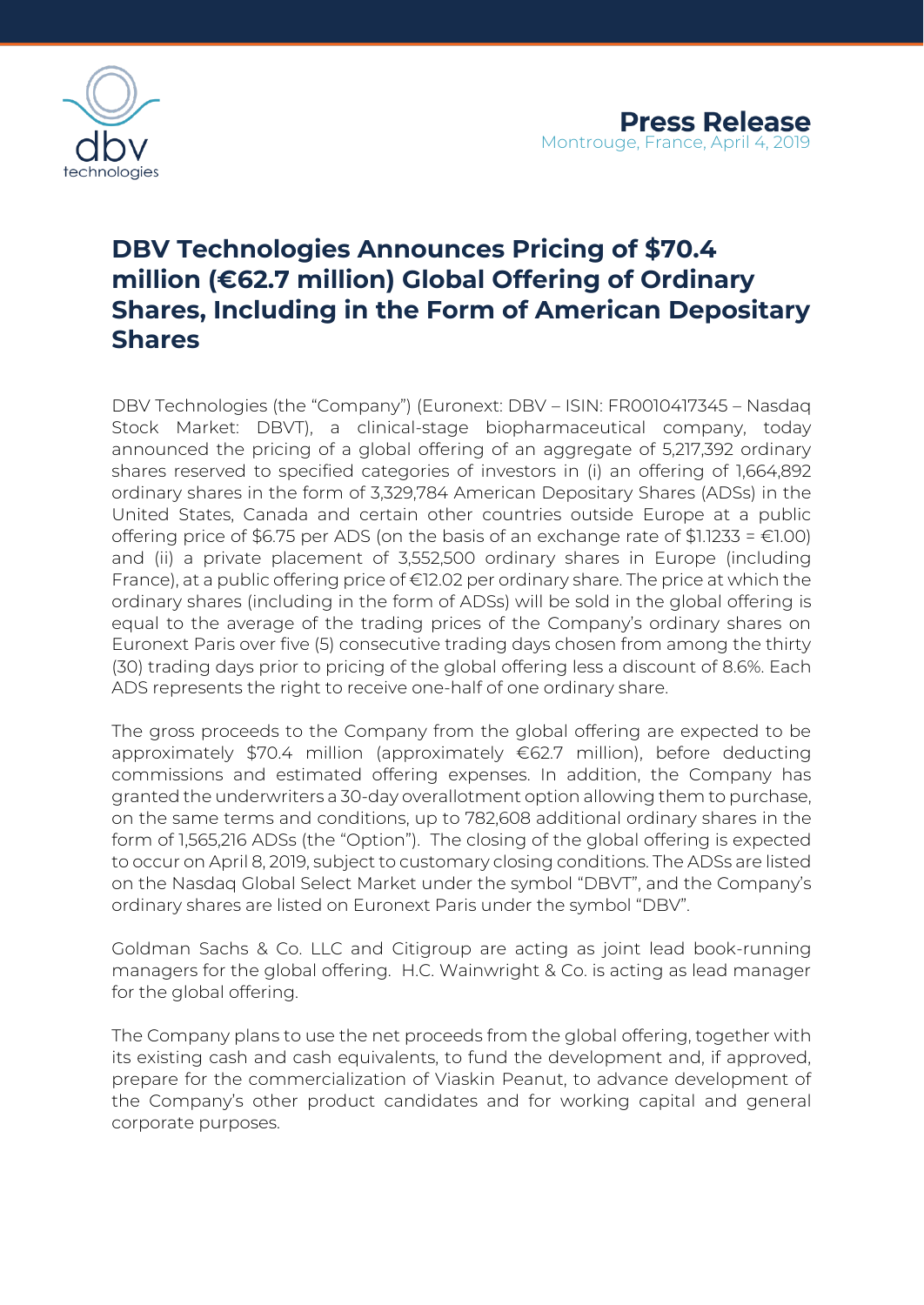

In connection with the global offering, the Company and each of its directors and executive officers entered into a lock-up agreement with the underwriters for the global offering, which agreements restrict the sale of securities of the Company for a period of 90 days following the completion of the global offering, in each case, subject to customary exceptions. On an illustrative basis, a holder of 1% of the Company's share capital outstanding before the completion of the global offering would hold 0.85% of the Company's share capital outstanding after the completion of the global offering, assuming no exercise of the underwriters' option to purchase additional ordinary shares and that such holder did not participate in the global offering.

The Option may be exercised at any time in whole or in part upon notice by the underwriters to the Company, which notice may be given at any time on or prior to May 3, 2019 (included). In connection with the global offering, the underwriters may over-allot the securities or effect transactions with a view to supporting, stabilizing or maintaining the market price of the securities at a level higher than the one which might otherwise prevail in the open market. However, there is no assurance that the stabilizing manager will take any stabilization action and any stabilization action, if begun, may be ended at any time without prior notice. Any stabilization action or over-allotment shall be carried out in accordance with all applicable rules and regulations and may be undertaken on the regulated market of Euronext Paris and/or the Nasdaq Global Select Market.

A registration statement on Form F-3, as amended, relating to the securities to be issued in the global offering was filed with the Securities and Exchange Commission and initially became automatically effective on July 27, 2016. The offering of ordinary shares in the form of ADSs will be made only by means of a written prospectus and prospectus supplement that form a part of the registration statement. A final prospectus supplement and accompanying prospectus relating to and describing the terms of the offering will be filed with the Securities and Exchange Commission and will be available on the Securities and Exchange Commission's website at [www.sec.gov.](http://www.sec.gov/) When available, copies of the final prospectus supplement and accompanying prospectus may also be obtained for free from: Goldman Sachs & Co. LLC, Attention: Prospectus Department, 200 West Street, New York, NY 10282, via telephone: 1-866-471-2526, facsimile: 212-902-9316 or via email: [prospectusgroup](mailto:prospectusgroup-ny@ny.email.gs.com)[ny@ny.email.gs.com;](mailto:prospectusgroup-ny@ny.email.gs.com) or Citigroup, c/o Broadridge Financial Solutions, 1155 Long Island Avenue, Edgewood, New York, 11717 or via telephone: 800-831-9146. No prospectus subject to approval by the French Autorité des Marchés Financiers (AMF) has been filed in France in connection with the global offering.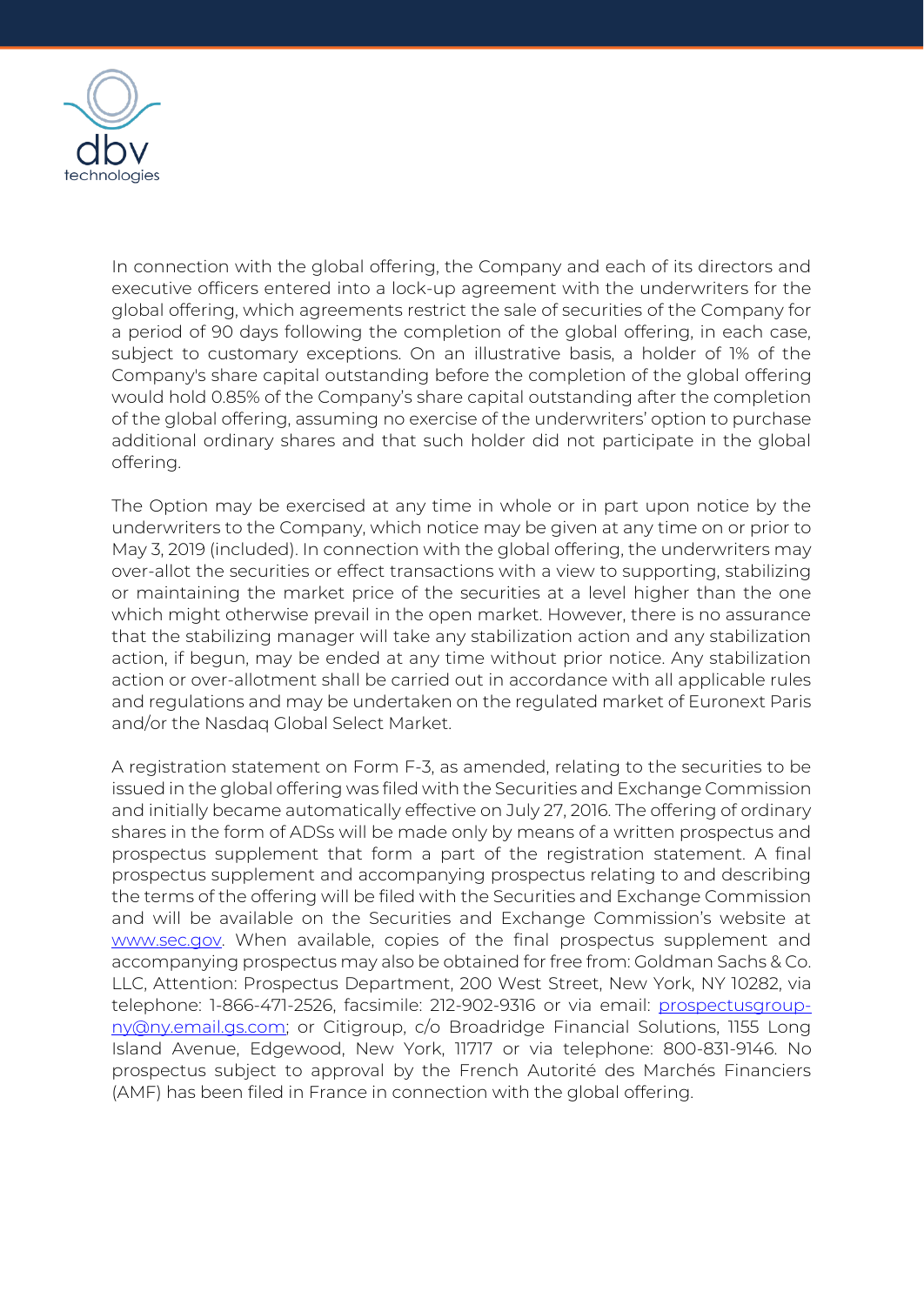

Entities affiliated with Baker Bros. Advisors LP and Bpifrance Participations S.A (Caisse de Dépôts et Consignations), existing shareholders of the company, have agreed to purchase an aggregate of approximately 51.7% of the total number of ordinary shares (including in the form of ADSs) to be sold in the global offering.

**\* \* \***

### About DBV Technologies

DBV Technologies is developing Viaskin®, a proprietary technology platform with broad potential applications in immunotherapy. Viaskin is based on epicutaneous immunotherapy, or EPIT®, DBV's method of delivering biologically active compounds to the immune system through intact skin. With this new class of self-administered and non-invasive product candidates, the Company is dedicated to safely transforming the care of food allergic patients, for whom there are no approved treatments. DBV's food allergies programs include ongoing clinical trials of Viaskin Peanut and Viaskin Milk, and preclinical development of Viaskin Egg. DBV is also pursuing a human proof-of-concept clinical trial of Viaskin Milk for the treatment of Eosinophilic Esophagitis, and exploring potential applications of its platform in vaccines and other immune diseases. DBV Technologies has global headquarters in Montrouge, France and offices in Bagneux, France, Summit, NJ and New York, NY. The Company's ordinary shares are traded on segment B of Euronext Paris (Ticker: DBV, ISIN code: FR0010417345), part of the SBF120 index, and the Company's ADSs (each representing one-half of one ordinary share) are traded on the Nasdaq Global Select Market (Ticker: DBVT).

### Forward Looking Statements

This press release contains forward-looking statements, including statements about the expected closing of the global offering and the anticipated use of proceeds from the offering. These forwardlooking statements are not promises or guarantees and involve substantial risks and uncertainties. Factors that could cause actual results to differ materially from those described or projected herein include risk associated with market and other financing conditions, risks associated with clinical trials and regulatory reviews and approvals, and risk related to the sufficiency of the Company's existing cash resources and liquidity. A further list and description of these risks, uncertainties and other risks can be found in the Company's regulatory filings with the French Autorité des Marchés Financiers and U.S. Securities and Exchange Commission, including in the Company's Annual Report on Form 20-F for the year ended December 31, 2018. Existing and prospective investors are cautioned not to place undue reliance on these forward-looking statements, which speak only as of the date hereof. The Company undertakes no obligation to update or revise forward-looking statements as a result of new information, future events or circumstances, or otherwise, except as required by law.

## DBV Investor Relations Contact

Sara Blum Sherman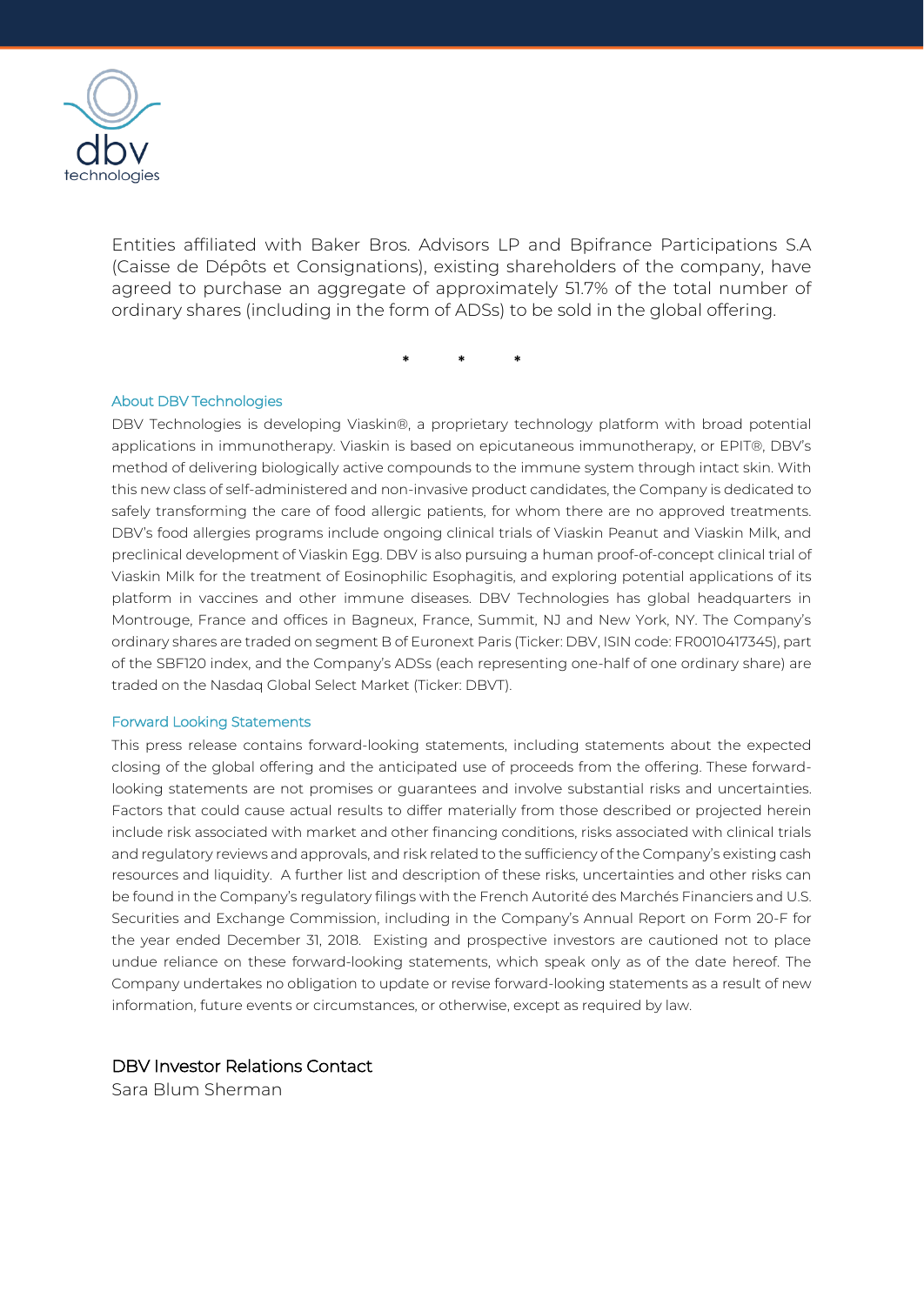

Senior Director, Investor Relations & Strategy +1 212-271-0740 [sara.sherman@dbv-technologies.com](mailto:sara.sherman@dbv-technologies.com)

## DBV Media Contact

Joe Becker VP, Global Corporate Communications +1-646-650-3912 joseph.becker@dbv-technologies.com

## **Disclaimers**

This press release does not constitute an offer to sell nor a solicitation of an offer to buy, nor shall there be any sale of ordinary shares or ADSs in any state or jurisdiction in which such an offer, solicitation or sale would be unlawful prior to registration or qualification under the securities laws of any such state or jurisdiction.

The distribution of this document may, in certain jurisdictions, be restricted by local legislations. Persons into whose possession this document comes are required to inform themselves about and to observe any such potential local restrictions.

No prospectus subject to approval by the French Autorité des Marchés Financiers (AMF) will be filed in connection with the global offering. Copies of the Company's Reference Document, including the risk factors, registered by the AMF on April 1, 2019, under No. D.19-0235 are available for free at the Company's head office located at: 177-181 avenue Pierre Brossolette, 92120 Montrouge, France, and on the AMF's website ([www.amf-france.org\)](http://www.amf-france.org/).

This document does not constitute an offer to the public in France and the securities referred to in this document can only be offered or sold in France pursuant to article L. 411-2-II of the French Monetary and Financial Code to (i) providers of third party portfolio management investment services, (ii) qualified investors (investisseurs qualifiés) acting for their own account and/or (iii) a limited group of investors (cercle restreint d'investisseurs) acting for their own account, all as defined in and in accordance with articles L. 411-1, L. 411-2 and D. 411-1 to D. 411-4 and D. 754-1 and D. 764-1 of the French Monetary and Financial Code.

This announcement is not an advertisement and not a prospectus within the meaning of Directive 2003/71/EC of the European Parliament and of the Council of 4 November 2003, as amended (the "Prospectus Directive").

With respect to the member States of the European Economic Area, no action has been undertaken or will be undertaken to make an offer to the public of the securities referred to herein requiring a